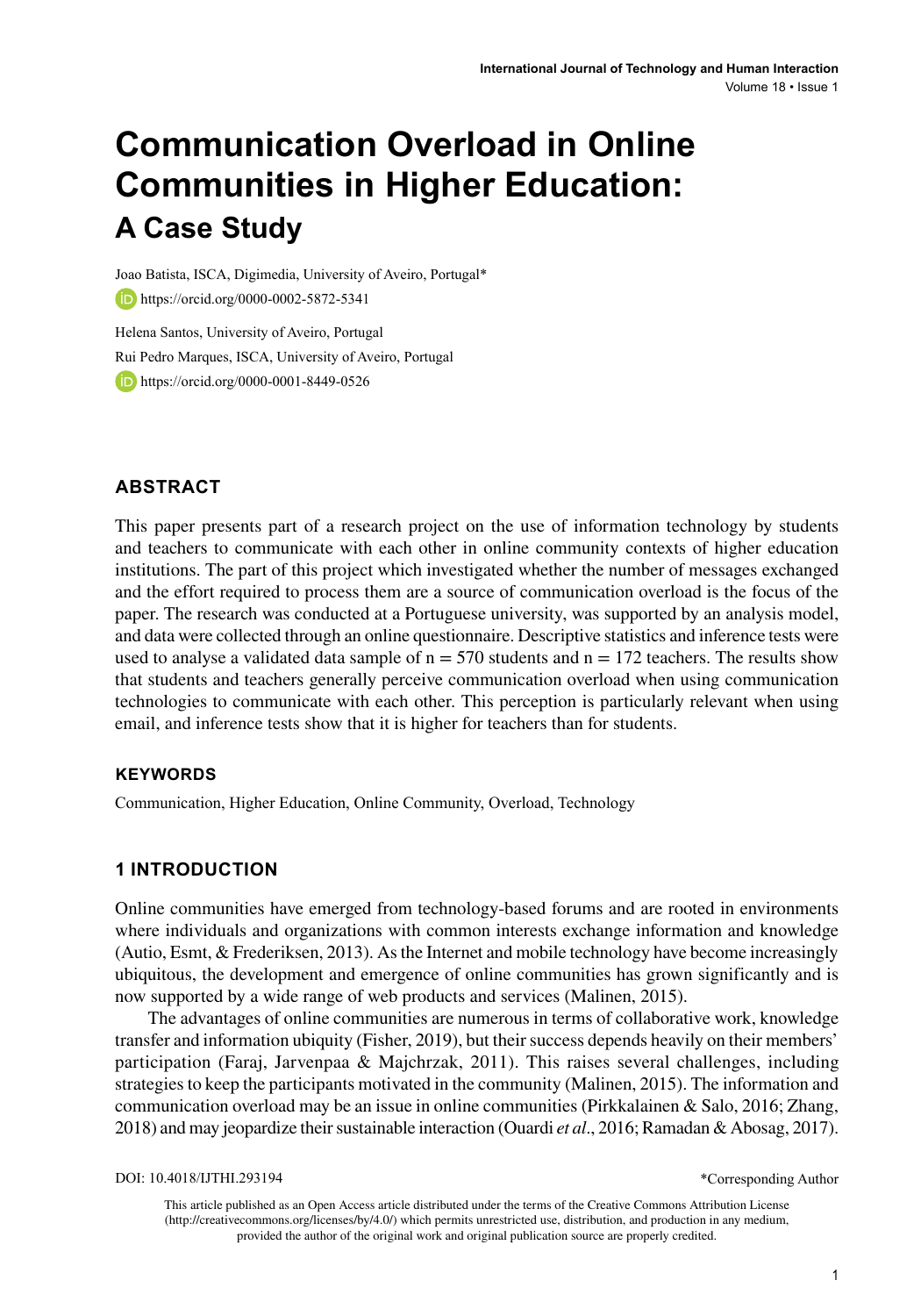Currently, higher education institutions may be seen as online communities (Kent, Rechavi, & Rafaeli, 2019; Witzig, Spencer, & Myers, 2017) because of the digital transformation they are facing (Santos, Batista, & Marques, 2019b). Thus, information and communication overload can also be seen in this context. For example, students often feel more overloaded in courses that use e-learning environments compared to traditional classroom courses that do not use such online communities (Kushnir, 2009). In the same vein, Chen, Pedersen and Murphy (2011) describe that students are more overloaded in virtual learning environment courses than in traditional classroom courses. In online education, overload is a significant factor in interactions between teachers and students.

However, information and communication overload is not an issue that has been researched substantially with regard to its effects or strategies for dealing with the information produced and shared through participation in this type of online community (Kearns, Frey, Tomer, & Alman, 2014).

This paper presents part of the results of a more comprehensive research project that analysed how students and teachers from higher education institutions use communication technologies (CT) to communicate (Santos, Batista, & Marques, 2019a, 2019b). On this paper, the results on the perception of the communication overload that students and teachers perceive through CT are described and discussed, subject to the following:

• Research question: do students and teachers perceive communication overload when they use CT to communicate with each other?

Figure 1 presents the research model, indicating the main stages of the research and the approach followed. A literature review was carried out (section 2) and the methodology to be applied was defined (section 3). Following the methodology, data were collected, and the results were produced (section 4) which were the subject of analysis and discussion, supporting the answer to the research question (section 5). Finally, the conclusions of this investigation and some future research directions are described in section 6.

#### **2 LITERATURE REVIEW**

The concept of Communication Overload is often associated with the concept of Information Overload, being practically inseparable since the communication process presupposes the transmission of information. A bibliometric analysis has shown that information overload and communication overload problems are nowadays interrelated (Batista & Marques, 2017).

In addition, opportunities in the digital age have created solutions to some information overload problems, but at the same time, they have created new challenges. Many of these challenges arose with the development of CT that allowed the dissemination and exchange of large amounts of information, now so intense and so present in the lives of individuals, organizations, and societies, that they represent a new problem: communication overload (Batista & Marques, 2017).

There are several definitions of these concepts. One of the most used and cited definition of Information Overload is known by an inverted u-curve, which establishes a cause-effect relationship between the amount of information available and the ability of individuals to make decisions (Eppler & Mengis, 2004). Thus, the more information available, the greater the decision-making capacity will be until this trend is reversed. This occurs when the amount of information is excessive, making it difficult to process efficiently and therefore contributing negatively to decision making. At this point, information overload occurs (Eppler, 2015; Eppler & Mengis, 2004). This approach corroborates previous definitions, namely by Meyer (1998) and Jacoby (1984), who state that information overload can occur when the volume of information exceeds the limit of human processing capacity and, as a result of this overload, dysfunctional effects such as stress and confusion can occur. In addition,